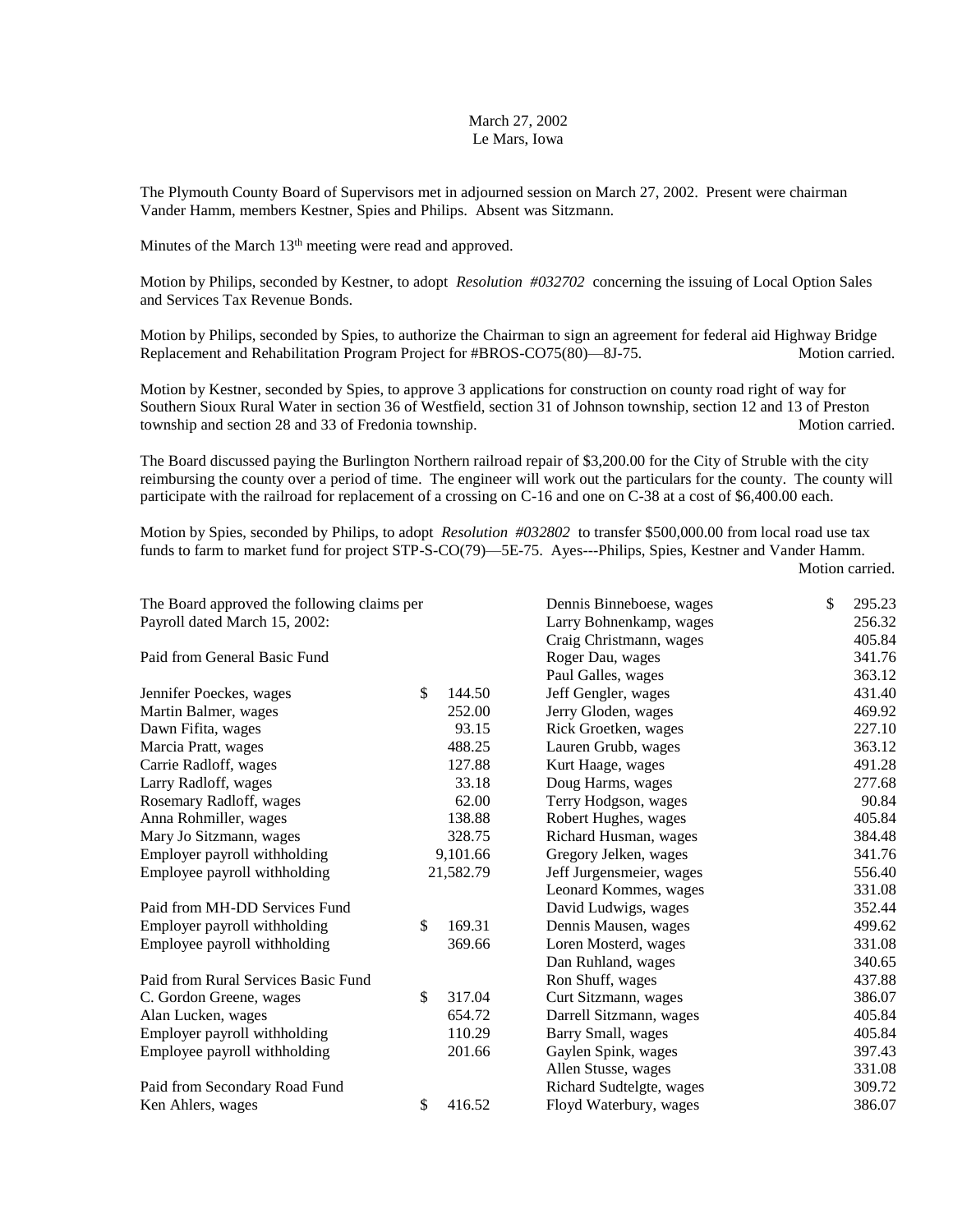| Ray Wilkens, wages<br>Eldo Bollmeyer, wages<br>Marvin Hitzemann, wages<br>Employer payroll withholding<br>Employee payroll withholding<br>Paid from Economic Development Fund | \$<br>112.19<br>138.84<br>170.88<br>35,318.79<br>21,507.96 | Darin Raymond, mileage (3trips)<br>Red's Printing, envelopes<br>Standard Office, supplies<br>Story Co Clerk of Court, copy of judgment<br>Verizon Wireless, cell phone<br>West Group Payment Ctr, books | \$<br>60.00<br>280.90<br>51.40<br>10.50<br>33.58<br>40.00 |
|-------------------------------------------------------------------------------------------------------------------------------------------------------------------------------|------------------------------------------------------------|---------------------------------------------------------------------------------------------------------------------------------------------------------------------------------------------------------|-----------------------------------------------------------|
| Employer payroll withholding                                                                                                                                                  | \$<br>251.25                                               | Sheriff                                                                                                                                                                                                 |                                                           |
| Employee payroll withholding                                                                                                                                                  | 497.13                                                     | American Kennel Club, registration dog<br>Branum Oil, fuel & service                                                                                                                                    | \$<br>32.00<br>153.30                                     |
| Paid from Co Assessor Agency Fund                                                                                                                                             |                                                            | Farmers Coop, fuel                                                                                                                                                                                      | 109.99                                                    |
| Employer payroll withholding                                                                                                                                                  | \$<br>877.15                                               | Fuel'n'More, fuel                                                                                                                                                                                       | 843.20                                                    |
| Employee payroll withholding                                                                                                                                                  | 2,365.25                                                   | Galls' Inc, clothing allowance<br>Bill Sage, registration for civil school                                                                                                                              | 86.97<br>330.00                                           |
| Paid from E911 Fund                                                                                                                                                           |                                                            | LeMars Ford-Mercury, vehicle repairs                                                                                                                                                                    | 159.54                                                    |
| Shawn Olson, wages                                                                                                                                                            | \$<br>148.50                                               | LeMars Veterinary Clinic, dogs                                                                                                                                                                          | 265.57                                                    |
| Lisa Knutson, wages                                                                                                                                                           | 374.00                                                     | M & D Inc, fuel                                                                                                                                                                                         | 93.08                                                     |
| Employer payroll withholding                                                                                                                                                  | 70.02                                                      | Mike's Inc, fuel                                                                                                                                                                                        | 85.45                                                     |
| Employee payroll withholding                                                                                                                                                  | 63.30                                                      | Mobile Vision, equipment repairs                                                                                                                                                                        | 35.00                                                     |
|                                                                                                                                                                               |                                                            | Motorola, radio contract                                                                                                                                                                                | 665.70                                                    |
| The Board approved the following claims per                                                                                                                                   |                                                            | Northern Exposure, photo development                                                                                                                                                                    | 27.75                                                     |
| Warrant register dated March 27, 2002:                                                                                                                                        |                                                            | Rust's Western Shed, shipping costs                                                                                                                                                                     | 11.03                                                     |
|                                                                                                                                                                               |                                                            | Susemihl's Uptown, vehicle repair                                                                                                                                                                       | 108.50                                                    |
| <b>GENERAL BASIC</b>                                                                                                                                                          |                                                            |                                                                                                                                                                                                         |                                                           |
| Board of Supervisors                                                                                                                                                          |                                                            | Recorder                                                                                                                                                                                                |                                                           |
| Frontier Communications, phone service                                                                                                                                        | \$<br>33.81                                                | Frontier Communications, phone service                                                                                                                                                                  | \$<br>98.03                                               |
| McLeod USA, phone service                                                                                                                                                     | 7.25                                                       | Ina Gatts, mileage, meals at ISAC                                                                                                                                                                       | 191.64                                                    |
| Remsen Bell Enterprise, proceed, reports                                                                                                                                      | 355.95                                                     | IA Dept General Services, postage                                                                                                                                                                       | 13.00                                                     |
|                                                                                                                                                                               |                                                            | McLeod USA, long distance service                                                                                                                                                                       | 26.55                                                     |
| Auditor                                                                                                                                                                       |                                                            | Standard Office, supplies                                                                                                                                                                               | 4.12                                                      |
| Frontier Communications, phone/fax                                                                                                                                            | \$<br>204.40                                               |                                                                                                                                                                                                         |                                                           |
| Hinton Times, election ballot                                                                                                                                                 | 62.80                                                      | Veterans Affairs                                                                                                                                                                                        |                                                           |
| LeMars Postmaster, postage stamps                                                                                                                                             | 239.00                                                     | Frontier Communications, phone service                                                                                                                                                                  | \$<br>64.61                                               |
| McLeod USA, phone services                                                                                                                                                    | 18.13                                                      | McLeod USA, long distance service                                                                                                                                                                       | 6.92                                                      |
| K. Kae Meyer, supplies, mileage, meals ISAC                                                                                                                                   | 189.14                                                     | Wendell Toenjes, mileage to Sioux Falls VA                                                                                                                                                              | 50.00                                                     |
| Option 1, mapping maintenance                                                                                                                                                 | 292.50                                                     |                                                                                                                                                                                                         |                                                           |
| Red's Printing, supplies                                                                                                                                                      | 100.29                                                     | <b>Conservation Board</b>                                                                                                                                                                               |                                                           |
| Remsen Bell Enterprise, proceed, reports                                                                                                                                      | 88.40                                                      | Auto Pride Car Wash, vehicle washes                                                                                                                                                                     | \$<br>6.84                                                |
| Standard Office, supplies, equipment                                                                                                                                          | 263.41                                                     | Bomgaars, miscellaneous                                                                                                                                                                                 | 318.34                                                    |
|                                                                                                                                                                               |                                                            | Jack's Uniforms, uniforms, miscellaneous                                                                                                                                                                | 716.80                                                    |
| Treasurer                                                                                                                                                                     |                                                            | Jim's Hardware, paint & couplings                                                                                                                                                                       | 11.29                                                     |
| Allied Document, renewals, postage due                                                                                                                                        | \$<br>533.76                                               | LeMars Chamber/Commerce, harp dues                                                                                                                                                                      | 50.00                                                     |
| District III Assoc, fraud seminar registration                                                                                                                                | 48.00                                                      | Menards, bldg repair materials                                                                                                                                                                          | 76.11                                                     |
| Frontier Communications, phone service                                                                                                                                        | 161.57                                                     | Midwest Equipment, chainsaw parts                                                                                                                                                                       | 82.80                                                     |
| Lason, Inc, monthly storage fee                                                                                                                                               | 50.00                                                      | North West REC, electric                                                                                                                                                                                | 233.62                                                    |
| McLeod USA, phone service                                                                                                                                                     | 35.43                                                      | Northern Iowa Telephone, phone service                                                                                                                                                                  | 117.55                                                    |
| Solutions, scanning station, school                                                                                                                                           | 3,640.00                                                   | Orange City Sanitation, garbage pick up                                                                                                                                                                 | 57.20                                                     |
| Standard Office, supplies, equipment                                                                                                                                          | 160.28                                                     | Performance Tire, tractor tires                                                                                                                                                                         | 384.54                                                    |
|                                                                                                                                                                               |                                                            | Brian Reis, postage                                                                                                                                                                                     | 3.60<br>2,687.08                                          |
| County Attorney<br>Kris Callahan, mileage, postage reimb                                                                                                                      | \$<br>38.70                                                | Remsen Lumber, bldg repair materials<br>Rachael Siebens, registration, supplies                                                                                                                         | 49.43                                                     |
| Frontier Communications, phone service                                                                                                                                        | 166.23                                                     | Dennis Sohl, registration, miscellaneous                                                                                                                                                                | 263.80                                                    |
| McLeod USA, phone service                                                                                                                                                     | 71.23                                                      | Staples, warranty                                                                                                                                                                                       | 9.99                                                      |
| Amy Oetken, mileage                                                                                                                                                           | 19.20                                                      | Verizon Wireless, cell phones                                                                                                                                                                           | 72.37                                                     |
| Office Systems, repairs, toner                                                                                                                                                | 219.15                                                     | Wagner Auto, miscellaneous parts                                                                                                                                                                        | 52.39                                                     |
| Carolyn Plueger, deposition                                                                                                                                                   | 61.00                                                      |                                                                                                                                                                                                         |                                                           |
|                                                                                                                                                                               |                                                            |                                                                                                                                                                                                         |                                                           |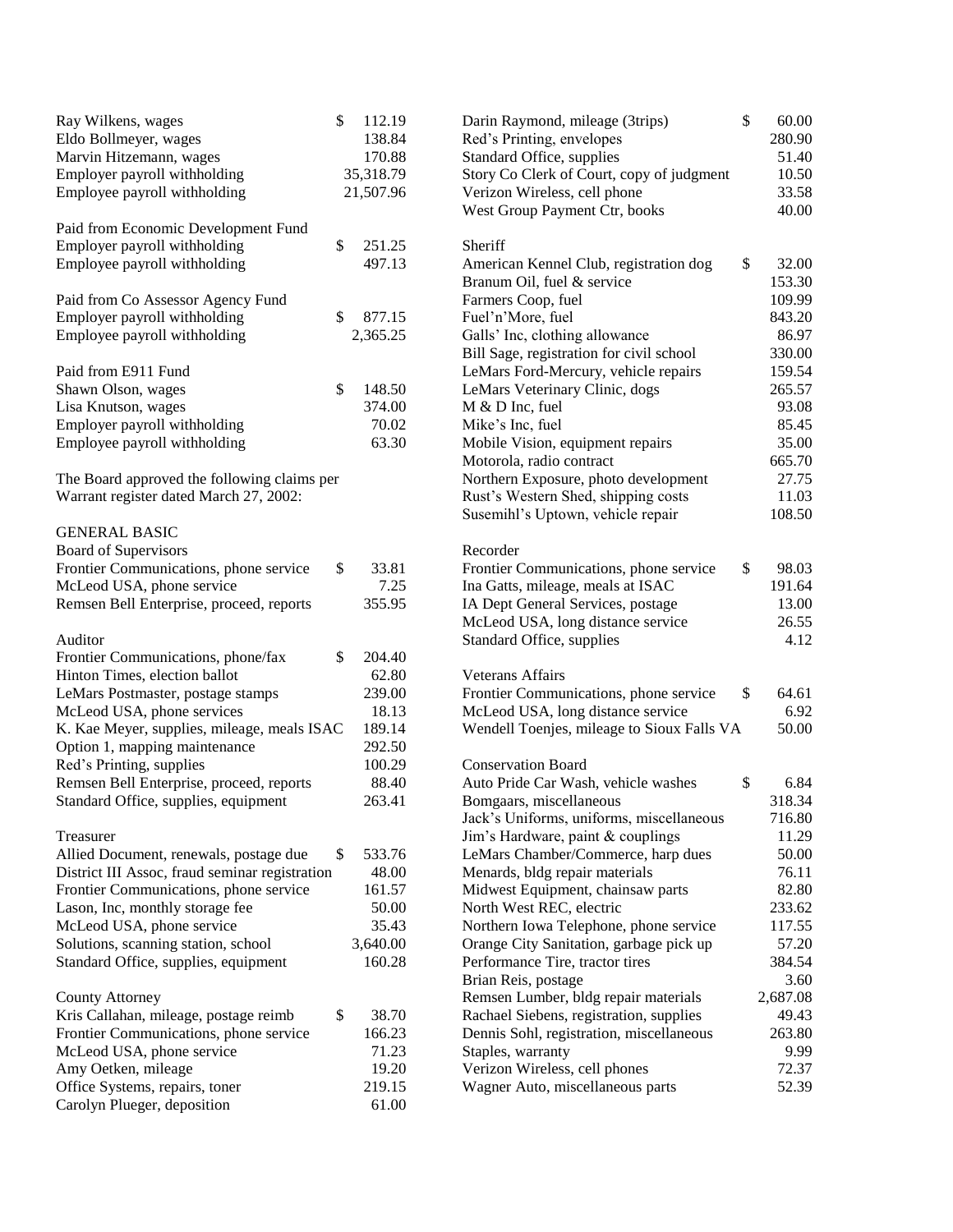| Health Board                                          |             |          | Plymouth Plbg, repairs                      | \$<br>64.00  |
|-------------------------------------------------------|-------------|----------|---------------------------------------------|--------------|
| Floyd Valley Hlth Ser, 3 <sup>rd</sup> qrtr allotment | \$18,550.00 |          | Presto-X-Co, pest control                   | 76.50        |
|                                                       |             |          | Van's Sanitation, garbage pick up           | 83.55        |
| <b>Human Services</b>                                 |             |          | Wal-Mart, janitor supplies                  | 17.81        |
| Arch Wireless, pager service                          | \$          | 18.03    |                                             |              |
| Gary Peterson, phone repair work                      |             | 170.00   | Data Processing                             |              |
| Century Business, maint agreement                     |             | 1,392.00 | Dataline Associates, back up tapes          | \$<br>383.40 |
| Chemical Sanitizing, custodial supplies               |             | 54.36    | Frontier Communications, DSL line           | 17.11        |
| Lora DeLair, cleaning services                        |             | 240.00   | Int Business Machines, maint agreements     | 596.32       |
| Meritus Communications, long distance                 |             | 598.32   | McLeod USA, long distance phone             | 4.42         |
| Frontier Communications, phone service                |             | 308.17   | Micro Warehouse, office equipment           | 1,454.99     |
| G & K Apartments, rental assistance                   |             | 167.00   |                                             |              |
| Heiman Fire, inspection/fire extinguishers            |             | 10.00    | Juvenile Probation                          |              |
| Iowa Office Supply, supplies                          |             | 7.17     | Crittenton Center, shelter care             | \$1,524.44   |
| LeMars, City of, water & sewer                        |             | 21.55    | Sioux Co Sheriff, sheriff's fees            | 27.19        |
| MidAmerican Energy, gas & electric                    |             | 379.38   | Story Co Sheriff, sheriff's fees            | 36.40        |
| Mike Anthony Plbg Htg, plumbing services              |             | 117.50   |                                             |              |
| Standard Office, supplies                             |             | 234.75   | <b>Local Emergency Management Services</b>  |              |
| Keith Tullis, phone card                              |             | 10.00    | Simpco, hazmat services                     | \$8,770.50   |
|                                                       |             |          |                                             |              |
| U.S. Cellular, cell phones                            |             | 31.94    |                                             |              |
| Van's Sanitation, garbage pick up                     |             | 33.43    | <b>Community Services</b>                   |              |
|                                                       |             |          | Ply Co Sheriff, sheriff's fees              | \$<br>131.40 |
| <b>Medical Examiner</b>                               |             |          |                                             |              |
| Daryl Doorenbos, autopsies (7)                        | \$1,050.00  |          | Nondepartmental                             |              |
|                                                       |             |          | C.A. Bartolozzi, ins reimb                  | \$<br>78.22  |
| <b>Correctional Services</b>                          |             |          | Kay Bohnenkamp, ins reimb                   | 828.35       |
| Des Moines Register, subscription                     | \$          | 93.60    | Linda Dobson, ins reimb                     | 38.20        |
| HyVee Food, jail food & provisions                    |             | 301.57   | Larry Hoffman, ins reimb                    | 763.96       |
| Mike Anthony Plbg, furnace repairs                    |             | 52.50    | Lisa Knutson, ins reimb                     | 58.17        |
| Office Systems, copier contract                       |             | 36.00    | Jeffrey Kramer, ins reimb                   | 47.00        |
| Plymouth Life, jail meals/February                    |             | 2,590.00 | Shawn Olson, ins reimb                      | 26.45        |
| Plymouth Plbg, jail furnace                           |             | 78.50    | Dennis Sohl, ins reimb                      | 129.10       |
| Woodbury Co Sheriff, electronic monitoring            |             | 83.70    | Jack Spies, ins reimb                       | 54.77        |
|                                                       |             |          |                                             |              |
| <b>District Court</b>                                 |             |          | MH-DD SERVICES FUND                         |              |
| West Group Payment, library updates                   | \$1,113.50  |          | Mental Health Administrator                 |              |
|                                                       |             |          | Hillcrest Family Services, RCF/PMI 2/02     | \$2,739.80   |
| Communications                                        |             |          | Hope Haven, services for 2/02               | 5,120.20     |
| Alpha Wireless, pager service/3 months                | \$          | 116.10   | Ia Dept Human Services, miscellaneous       | 33,877.10    |
| Mediacom, comm cntr equipment                         |             | 50.26    | Life Skills, services for 2/02              | 13,867.71    |
| Red's Printing, supplies                              |             | 195.87   | Mid-Step, services for 2/02                 | 823.36       |
| Standard Office, supplies                             |             | 32.88    | MidEastern Community, therapy/meds          | 473.85       |
| Verizon Wireless, phone service                       |             | 166.29   | Ply Co Sheriff, sheriff's fees              | 1,124.70     |
|                                                       |             |          | Plymouth Life, services for 2/02            | 17,470.80    |
| Courthouse                                            |             |          | Village NW Unlimited, services for 2/02     | 826.00       |
| Aramark, mats                                         | \$          | 197.34   |                                             |              |
| Campbell's Electric, electrical work                  |             | 120.36   | RURAL SERVICES BASIC FUND                   |              |
| Chemco Inc, janitorial supplies                       |             | 421.81   | Sanitarian                                  |              |
| Betsy Chilton, civil service salary, postage          |             | 63.60    | C Gordon Greene, postage, mileage, meals \$ | 93.04        |
| Frontier Communications, phone service                |             | 97.36    | McLeod USA, phone service                   | 12.74        |
| Hardware Hank, bldg materials                         |             | 39.70    | Siouxland Hlth Dept, water sample analysis  | 210.00       |
| Klass Stoos, collective bargaining expense            |             | 84.78    |                                             |              |
| LeMars, City of, water & sewer                        |             | 60.75    | Zoning                                      |              |
| Life Skills, cleaning services/February               |             | 732.25   | Mel Brown, zoning work                      | \$<br>84.48  |
| McLeod USA, phone services                            |             | 12.08    | Frontier Communications, phone service      | 65.73        |
| MidAmerican Energy, gas & electric                    |             | 1,436.28 | LeMars Daily Sentinel, notices              | 46.36        |
|                                                       |             |          |                                             |              |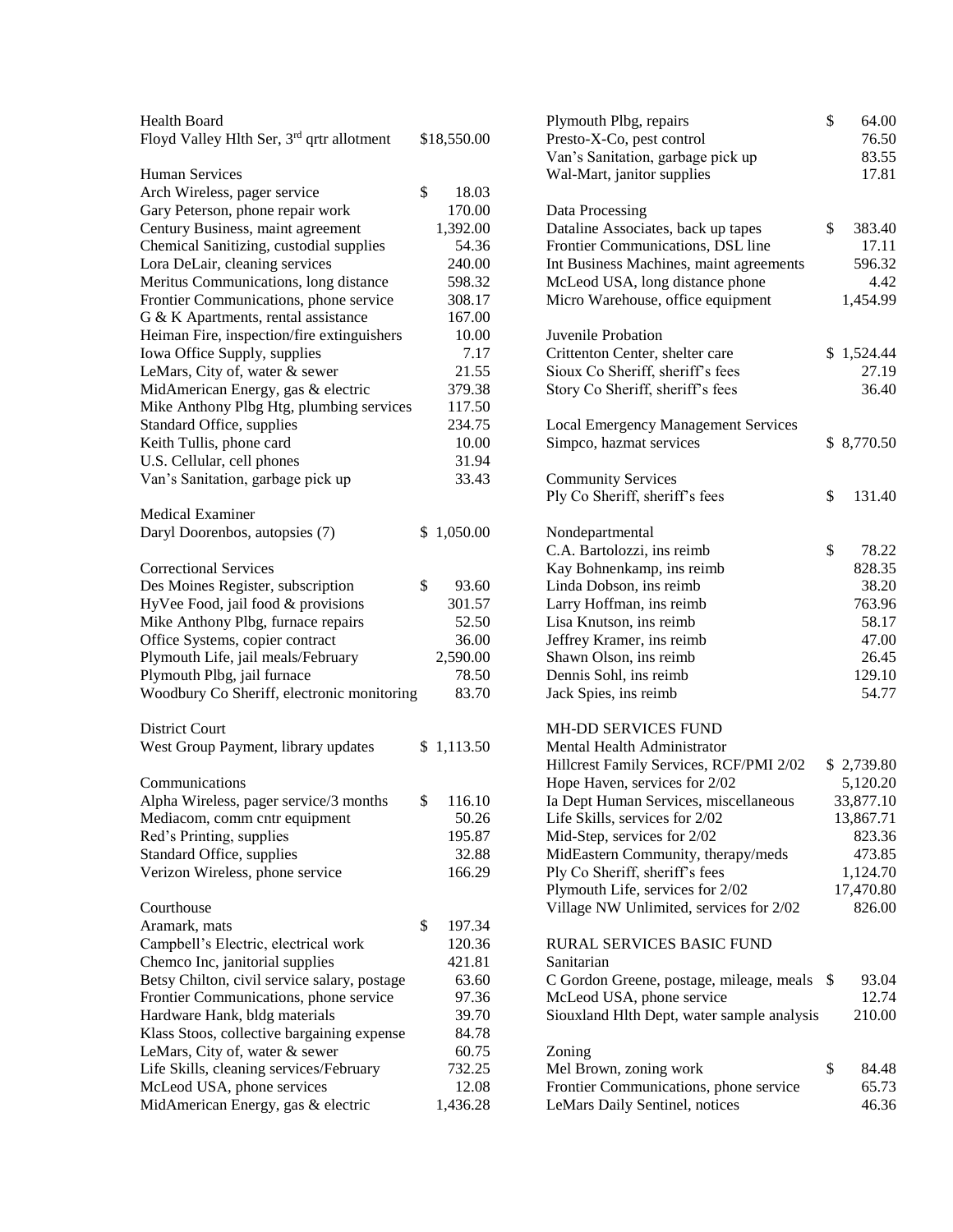| Alan Lucken, mileage, meals, postage        | \$<br>326.75 | Rockmount Research, welding supplies            | \$<br>606.93 |
|---------------------------------------------|--------------|-------------------------------------------------|--------------|
| Mc Leod USA, phone service                  | 5.29         | Thomas Rohe, gasoline, meals, lodging, supp     | 320.60       |
| Standard Office, supplies                   | 12.08        | Rolling Oil, diesel fuel                        | 1,684.90     |
|                                             |              | Schorg's Amoco, diesel fuel                     | 39.22        |
| Nondepartmental                             |              | Select Parts, parts                             | 218.00       |
| Golden Hills RC&D, matching funds           | \$3,000.00   | Sioux Automation Center, parts                  | 300.20       |
| Solid Waste Agency, Feb hauling tickets     | 4,251.73     | Sioux City Bolt, parts                          | 313.95       |
|                                             |              | Darrell Sitzmann, mileage                       | 14.56        |
| <b>SECONDARY ROAD FUND</b>                  |              | Southern Sioux Rural, sundry                    | 47.25        |
| County Engineer                             |              | Standard Office, supplies                       | 153.68       |
| A.B. Dick Products, machines & fixtures     | \$<br>174.97 | Luke Steeg, 3/2,9, & 16/02                      | 67.50        |
| Akron Lumber, lumber                        | 4.20         | Super 8 Motel, meals & lodging                  | 173.36       |
| American Safety Training, safety            | 34.75        | Toliver Sales, parts                            | 50.00        |
| Aramark Uniform, sundry                     | 187.69       | Union Gas/Oil, diesel fuel                      | 93.70        |
| AT&T, sundry                                | 101.15       | Van's Sanitation, sundry                        | 33.43        |
| Jason Becker, shop tools                    | 112.30       | Wagner Auto, tools, parts, batteries, buildings | 396.67       |
| Bekins Fire/Safety, safety                  | 168.06       | West Iowa Telephone, sundry                     | 29.49        |
| Branum Oil, diesel fuel                     | 379.98       | Ziegler Inc, filters, parts                     | 6,373.30     |
| C.J. Cooper & Assoc, safety                 | 116.00       |                                                 |              |
| Charlie's Repair, diesel fuel, gasoline     | 698.48       | <b>CAPITAL PROJECTS</b>                         |              |
| Cooperative Gas/Oil, tires & tubes          | 140.00       | Courthouse                                      |              |
| Farmers Coop, diesel fuel                   | 1,596.88     | PCS & Associates, jail/lec plans                | \$4,200.95   |
| Force America, parts                        | 248.55       | Solutions, AS/400, software                     | 54,292.99    |
| Graves Const, BROS-CO75(74)-BJ-75           | 31,597.59    |                                                 |              |
| Great Plains, filters, parts                | 677.90       | ECONOMIC DEVELOPMENT FUND                       |              |
|                                             | 51.96        |                                                 |              |
| Griffith Tool Service, shop tools           |              | Economic Development                            | \$<br>34.87  |
| Hardware Hank, paint, parts, misc           | 61.86        | Frontier Communications, phone service          |              |
| Hentges Oil, fuel, gasoline, oil            | 8,422.43     | Gary Tucker, meeting expenses                   | 75.59        |
| Hickory Tech, sundry                        | 45.25        | U.S. Cellular, phone service                    | 98.59        |
| City of Hinton, sundry                      | 48.60        | LOCAL EMERGENCY MANAGEMENT                      |              |
| IA Dept Transportation, equipment           | 271.34       |                                                 |              |
| IA League of Cities, schools & meeting fees | 80.00        | <b>Local Emergency Management Services</b>      |              |
| IA Prison Industries, signs                 | 625.00       | Frontier Communications, phone service          | \$<br>97.93  |
| J & S Plbg & Htg, buildings                 | 100.00       | Fuel'N'More, fuel                               | 24.50        |
| J-B Propane, sundry                         | 161.11       | IA Emergency Mgmt Div, conference reg           | 125.00       |
| J-W Tank Line, diesel fuel                  | 353.61       | LeMars, City of, water & sewer                  | 16.66        |
| Jacobsons Auto Parts, miscellaneous         | 7.98         | LeMars Daily Sentinel, budget hearing           | 55.25        |
| Jim's Hardware, buildings, parts            | 16.47        | LeMars Insurance Agency, office services        | 250.00       |
| LeMars Agri Center, materials               | 5.00         | LeMars Postmaster, box rent                     | 55.00        |
| LeMars Ford Mercury, parts                  | 67.12        | Mediacom, cable services                        | 32.82        |
| LeMars Glass, outside service, parts        | 126.41       | MidAmerican Energy, gas & electric              | 99.72        |
| LeMars Postmaster, postage                  | 136.00       | Verizon Wireless, phone service                 | 30.67        |
| Linweld, welding supplies                   | 146.42       |                                                 |              |
| Terry Marienau, schools & meeting fees      | 10.00        | CO ASSESSOR AGENCY FUND                         |              |
| Mathison Co, supplies                       | 209.42       | Co Assessor                                     |              |
| Metal Culverts, metal pipe                  | 1,929.12     | Judith DeBoer, mileage                          | \$<br>140.41 |
| Meylor Chiropractic Clinic, safety          | 80.00        | Frontier Communications, phone service          | 81.83        |
| MidAmerican Energy, sundry                  | 1,673.88     | Jerry Groenhagen, mileage, supplies             | 202.19       |
| Midwest Wheel, parts                        | 32.40        | LeMars Daily Sentinel, subscription             | 128.95       |
| Mike's Inc, diesel fuel, gasoline           | 1,272.87     | McLeod USA, phone service                       | 24.91        |
| North West REC, sundry                      | 19.00        | Messenger, subscription                         | 80.00        |
| Ply Co Attorney, supplies                   | 21.96        | Red's Printing, printing                        | 116.90       |
| Ramada, meals & lodging                     | 49.50        | Remsen Bell Enterprise, publication             | 25.35        |
| Remsen Hardware, buildings                  | 127.69       | Darrel Schroeder, conference brd expense        | 13.80        |
| Remsen Mfg, welding supplies                | 42.40        | Standard Office, supplies                       | 47.34        |
| Remsen Utilities, sundry                    | 560.83       | Joseph Vollmecke, conference brd expense        | 6.00         |